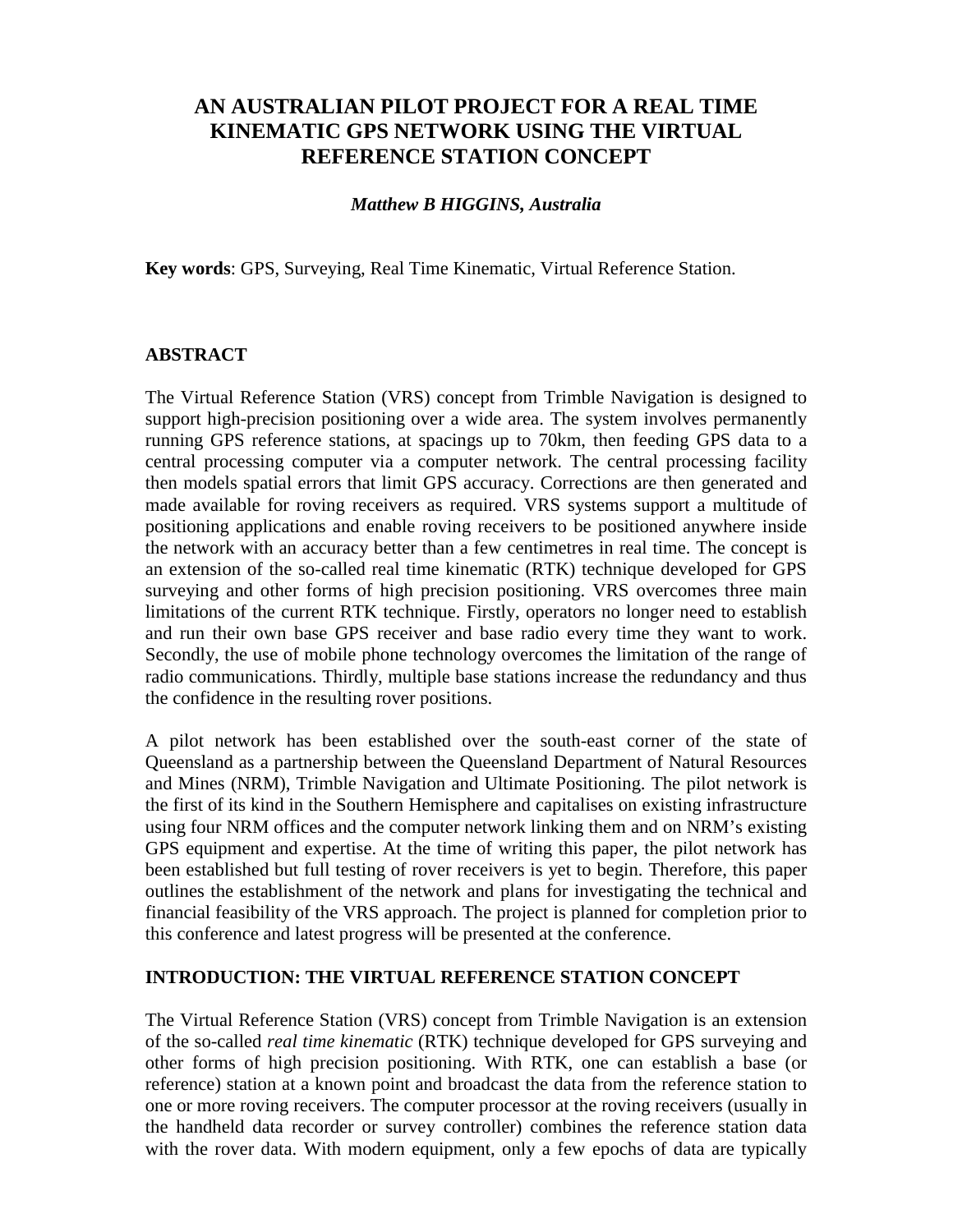required to fix the ambiguities associated with the GPS phase data observable and compute a GPS baseline; the difference in latitude, longitude and height between the reference and rover positions. RTK enables the roving receivers to be positioned with accuracy better than a few centimetres relative to the reference station. Before RTK, GPS baselines had to be *post-processed* in the office. The ability of RTK to process and display results in real time is further revolutionising the productivity achievable with GPS.

VRS takes the productivity increase a step further by overcoming three main limitations of the current RTK technique. Firstly, operators no longer need to establish and run a GPS receiver and radio at their own reference station every time they want to work. Secondly, the use of mobile phone technology overcomes the limitation of the range of radio communications. Thirdly, multiple reference stations increase the redundancy and thus the confidence in the resulting rover positions.

The VRS concept involves permanently running GPS reference stations, at spacings up to 70km. They feed their GPS data to a central processing computer via a computer network. The central processing computer can use the reference station data to model spatial errors that limit GPS accuracy and generate appropriate corrections. From the user's perspective, a roving receiver makes a mobile phone call into the central processing facility, supplying its approximate position (based on a GPS navigation position) and requesting corrections. The central processing computer then generates corrections as though there was a reference station at the coordinates of the rover's approximate position and the rover is positioned relative to this *virtual reference station*.

For more information on the technical background to VRS see Vollath et al (2000a), Vollath et al (2000b) and Trimble (2000).

### **THE AUSTRALIAN PILOT PROJECT**

The Department of Natural Resources and Mines (NRM) of the Queensland Government is responsible for the surveying and geodetic infrastructure of the Australian state of Queensland. Given the potential impact of VRS on future development of that infrastructure, NRM approached Trimble Australia and its agent in the area, Ultimate Positioning, to establish a pilot project. The location for the proposed VRS network is shown in Figure 1 and the following points are relevant:

- The corridor between Brisbane and the Gold Coast is the fastest growing urban area in Australia. That is significant for testing commercial viability of the VRS network.
- The station locations are NRM offices, all of which are linked by high-speed Wide Area Network (WAN) with each building also having a Local Area Network (LAN) enabling all sites to be linked by frame relay. While not directly relevant for this pilot, NRM has more than 30 such District Offices spread across the state.
- The stations at Ipswich, Beenleigh and Gold Coast are District Offices.
- The Brisbane station is at the Landcentre building, which houses Survey Infrastructure Services (the section in NRM responsible for the project).
- The Landcentre is also home to the Information Technology Section for NRM, which oversee the operation of the WAN and LANs.
- As such, the Landcentre is the logical site for GPS Network Control Centre.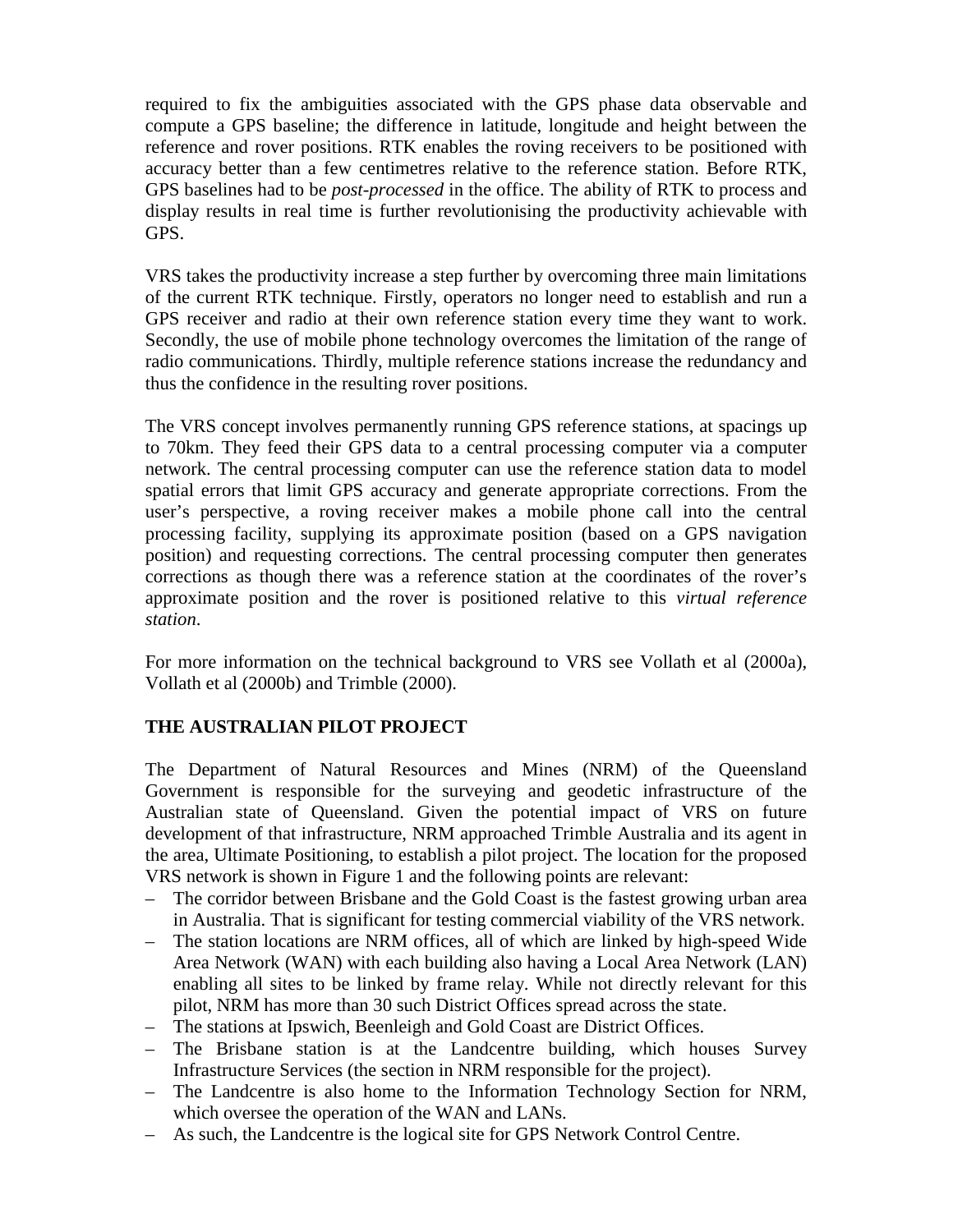- The Landcentre site also takes advantage of existing infrastructure associated with a permanently running receiver participating in the International GLONASS Service (IGLOS).
- The distance between Ipswich and Gold Coast (76km) is at the limits of station spacing recommended for VRS. This, along with the smaller triangle formed by Ipswich, Brisbane and Beenleigh will enable rover testing under conditions ranging from ideal to limiting.
- There is also the possibility of running with and without the Beenleigh station to simulate problems with station drop out etc.
- The Beenleigh site can also be run as though it is a rover. That will enable long duration rover data to be gathered.
- In relation to rover testing, the VRS network runs over a 3 to 5km density network of existing control stations observed with static and fast static GPS.



Figure 1 Proposed Location of VRS Base Stations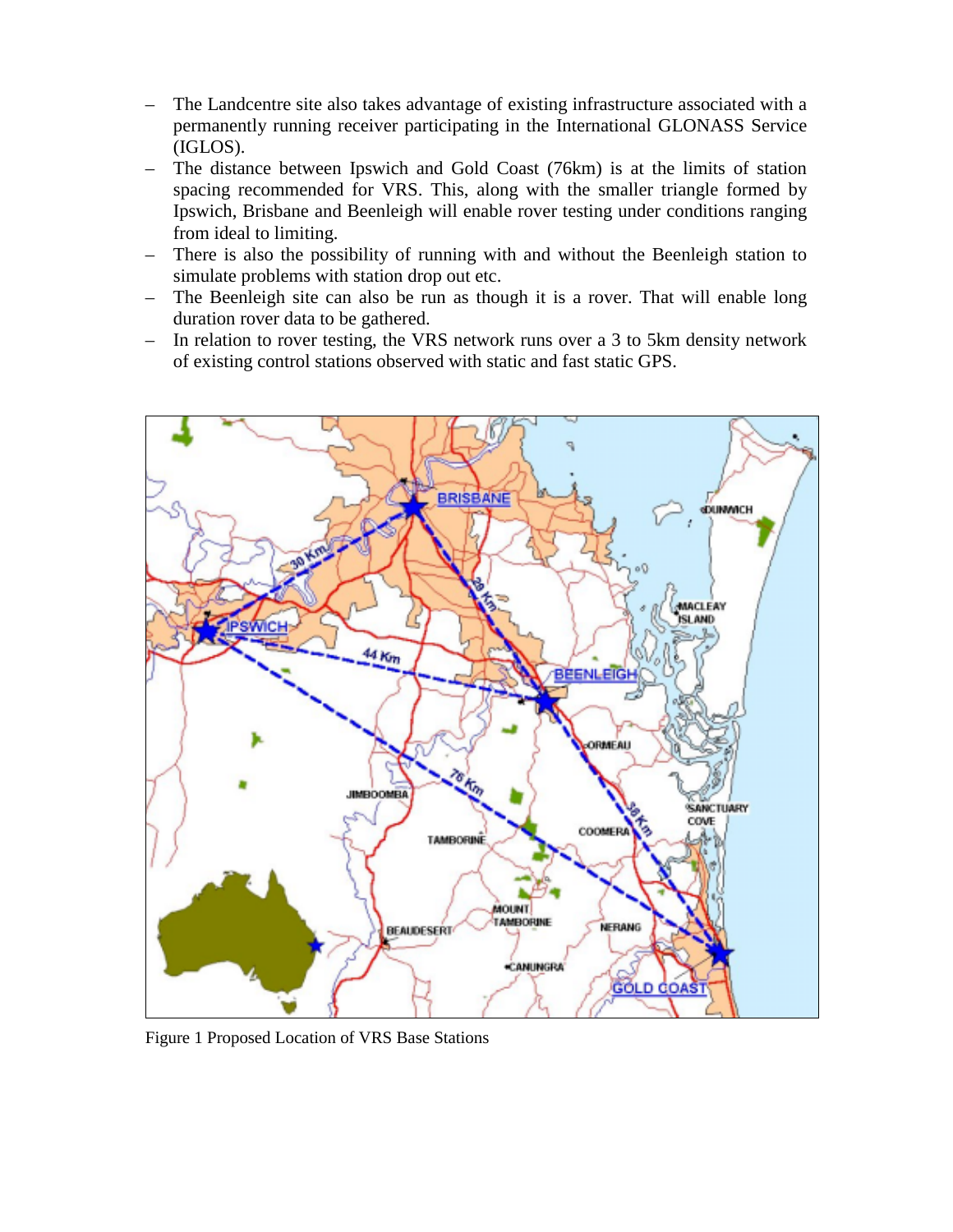### **GOALS OF THE PILOT PROJECT**

The goals of the pilot project have been broken into three main areas and are detailed below.

#### **ESTABLISHING AND RUNNING THE VRS NETWORK**

The project will investigate the technical and financial aspects of establishing and running a VRS network, including:

- Establishing Stations on NRM Buildings
- Connections between network base stations using LAN/WAN.
- Connection of the GPS Network Control Centre to the mobile phone network.

Figure 2 shows how the architecture for linking the GPS reference stations, the computer network and the mobile phone network. The pilot project uses personal computers running Microsoft Windows NT 4 at each of the reference stations. Their basic purpose is simply to translate the GPS data from the serial port to network protocol (TCP) and send it to the central processing computer as required. As such, personal computers have much more power than is necessary for a production situation but has been used for the pilot project to facilitate remote control of reference stations (eg to simulate outages) and to facilitate monitoring of load on the WAN/LAN.



Figure 2 Information Technology Architecture for VRS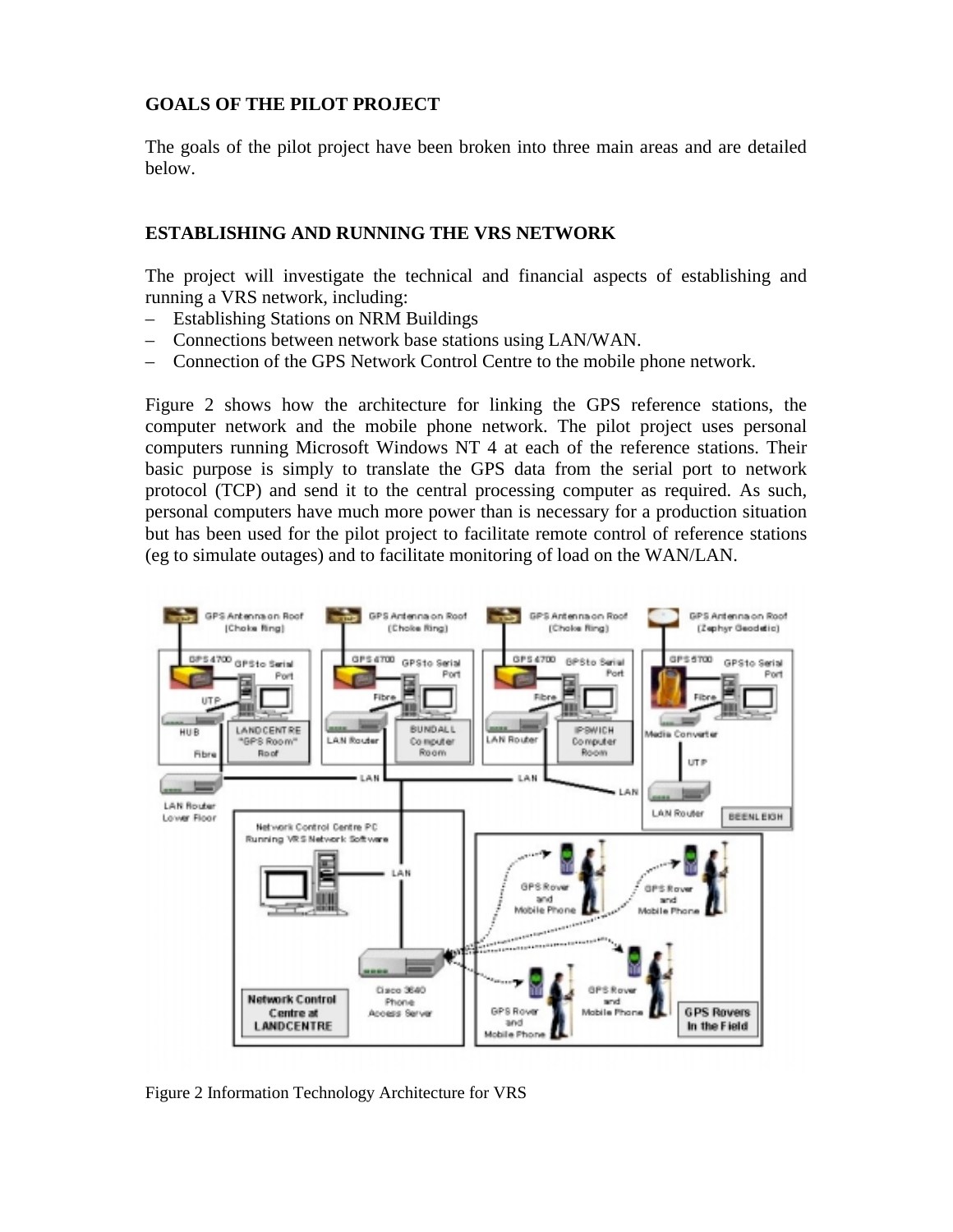At each site fibre optic cable is used between the GPS PC and the rest of the LAN/WAN. This is to protect against lightning strike damaging the LAN.

In terms of the GPS component, Trimble equipment is used at all sites. At the Landcentre, Ipswich, and Gold Coast sites, 4700 receivers and choke ring antennae, supplied by NRM, are being used. At the Beenleigh site, Trimble has supplied the newly released 5700 receiver and Zephyr Geodetic antenna.

#### **GPS ROVERS WITHIN A VRS NETWORK**

The project will also investigate the technical and financial aspects of running GPS rovers within a VRS network. A detailed testing plan will include matters such as:

- Establishing that the VRS solution allows the use of RTK positioning at all suitable locations within the Network with accuracy and initialisation times that are independent of distance from a physical reference station.
- Establish how quality measures degrade as rovers move outside the network coverage.
- Testing RTK positioning across a range of applications, including stop and go survey applications and on dynamic platforms, such as for earth moving.
- As well as RTK (centimetre) positioning, the ability of the network to support DGPS (sub-metre) will be tested. This will include long-range DGPS outside the network coverage recommended for RTK.



Figure 3 Existing Geodetic Network and the VRS Network

As mentioned earlier, the VRS network runs over a 3 to 5km density network of existing control stations observed with static and fast static GPS. The homogeneity of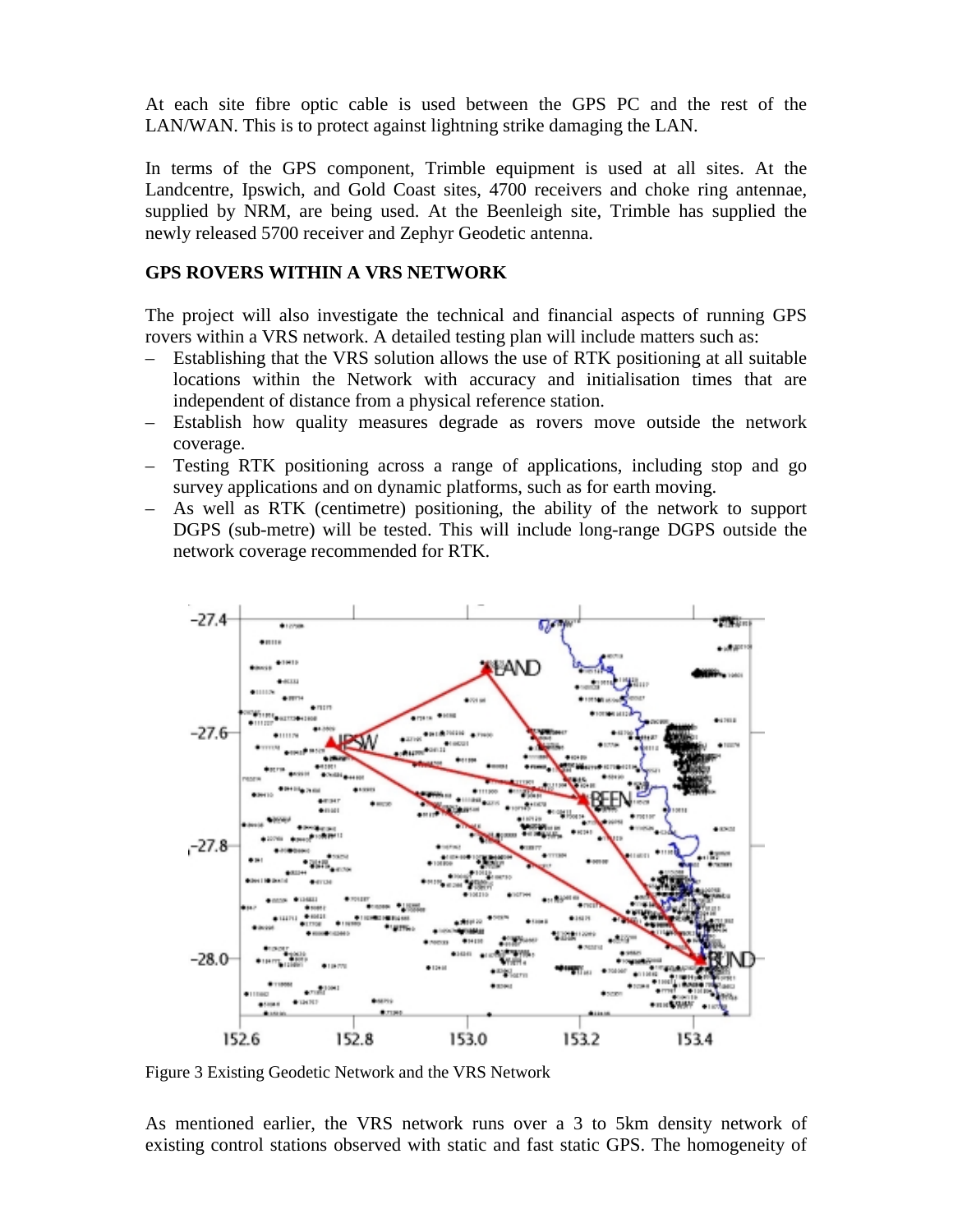the network and its direct connection to the networks forming the backbone of the Geocentric Datum of Australia enable testing against high quality three dimensional coordinates (including consistent ellipsoidal height). Figure 3 shows this existing geodetic network in relation to the VRS network. A least squares adjustment of the GPS baselines between the reference stations and static GPS baselines connecting each to the local geodetic network ensure that VRS network maintains a high level of homogeneity with the underlying geodetic network. Stations in this geodetic network will be occupied with VRS rovers to quantify the accuracy achievable inside and outside the VRS network. Geodetic network stations of comparable quality are also available further away from the VRS network and these will be occupied to quantify the achievable DGPS accuracy.

## **COMMERCIAL VIABILITY**

As well as the technical aspects, the project will investigate the commercial viability of a VRS network, including potential clients, revenue etc. Sound assessment of commercial viability will be facilitated through involvement of key players in government and industry in the fields of surveying, earth moving, mining and agriculture.

- These will include players directly interested in the trial network coverage such as Main Roads and Railways Dept, the three local authorities and large surveying firms covered.
- There will also be exposure to players outside the direct trial network coverage who have an interest in VRS for their areas of operation. These include mining and precision agriculture operators and NRM's equivalents in other Australian jurisdictions and New Zealand.

### **CONCLUSION**

This paper has described a pilot project to establish a network of permanently running GPS reference stations to support high precision positioning using the Virtual Reference Station (VRS) concept. VRS overcomes many of the limitations of the current real time kinematic (RTK) GPS surveying technique. The network covers the southeast corner of the Australian state of Queensland and represents the first time that VRS has been deployed in the Southern Hemisphere. At the time of writing, the pilot network has been established but full testing of rover receivers is yet to begin. Therefore, this paper has concentrated on the establishment of the network and outlined what is planned for investigating the technical and financial feasibility of the VRS approach. The presentation at the conference will present latest progress and future papers will report the outcomes of the pilot project.